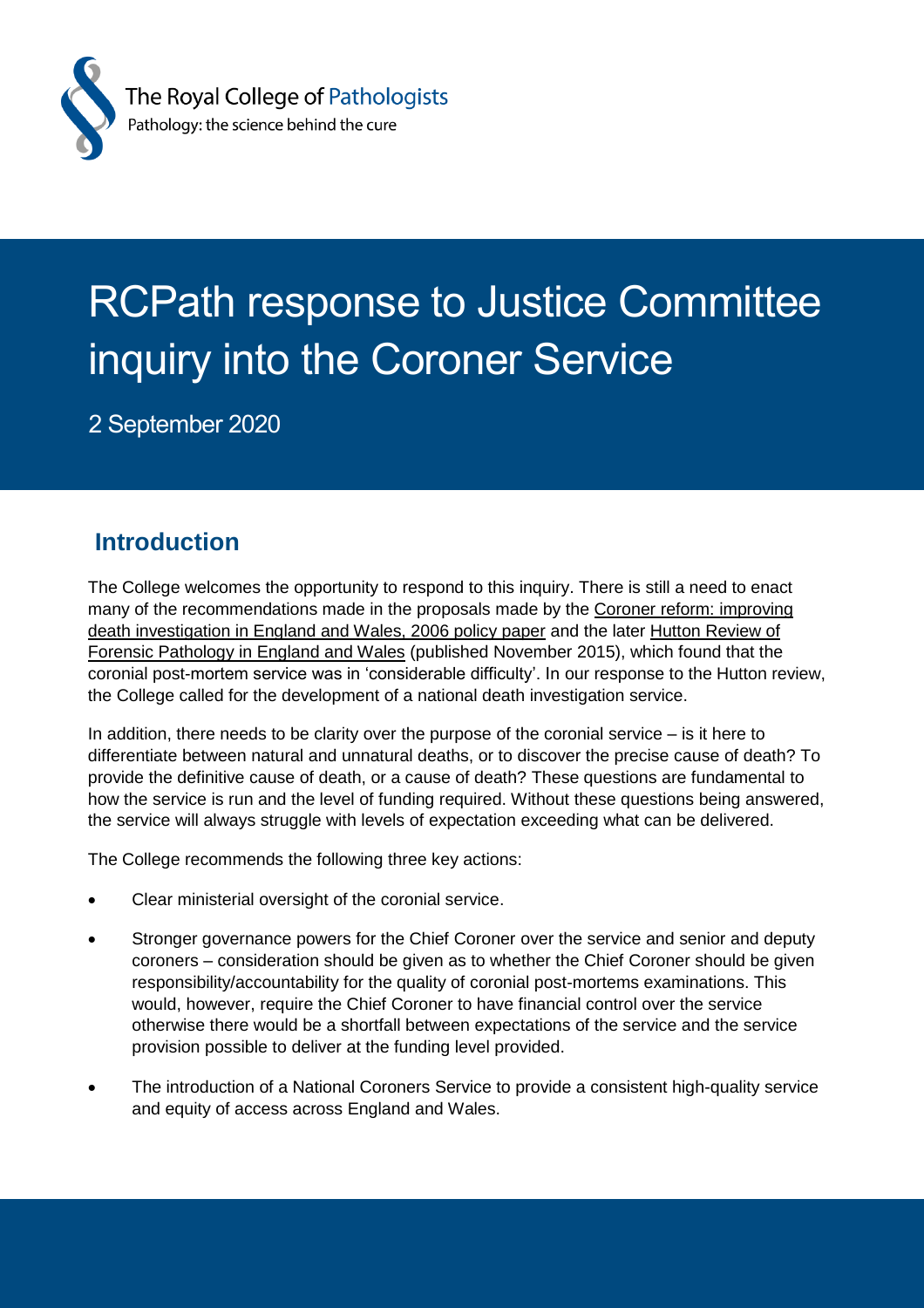## **1. The extent of unevenness of coroners services, including local failures, and the case for a National Coroners Service**

The College supports the introduction of a National Coroners Service to help ensure consistency across England and Wales through a single, reliable system. There is great unevenness in the coronial service, with independent coroners providing varying levels of service to the bereaved and their families. At the least, there is a need for a clear code of practice for coroners. The Chief Coroner should have the necessary powers and authority to set and enforce agreed standards in all coronial jurisdictions.

Due to the current lack of clarity over the purpose of the coronial service, there is no consistency in the level of reporting that is required of a pathologist, or what tests (such as toxicology) are asked for. This depends entirely on what is set out by the individual coroner and depends on their interpretation of what the purpose of their service is.

The College would be happy to work with the Chief Coroner and other stakeholders to develop national standards. The standards would need to be realistic and reflect the currently available levels of support and funding.

Improvements are needed in the service provided for the bereaved and in the quality of communications with relatives of the deceased. There are huge discrepancies in fees, governance, quality of information, level of questions being answered and quality of post-mortem examinations. A National Coroners Service, coupled with a national post-mortem service, would go a long way to addressing these points.

There is wide variation in the coronial service across England and Wales. For example, in Lincolnshire, there is no pathology provision, so bodies need to be transported to Nottingham for a post mortem to be carried out. In other jurisdictions, pathologists travel long distances to conduct post mortems. This can lead to delays in the post mortem being completed and affect the condition of the body. These issues can only add to the distress of relatives.

Pathologists have reported to us that they are often discouraged, by coroners, from further investigation beyond the initial post mortem, for example, taking samples of tissue to examine under the microscope (histology) or for further analysis by toxicology. These investigations can be crucial in determining the precise pathological cause of death and such restrictions can lead to pathologists feeling they are prevented from providing a professional service. There is a risk that pathologists will stop carrying out this work as they feel they are unable to fulfil their professional duties as a doctor.

A particular area of concern is centred on the use of unregulated post-mortem cross-sectional imaging (also known as post-mortem computed tomography [PMCT]). There is limited availability of this service, and a lack of clarity over who provides the service, who has access to it, and how it is paid for. In some cases, the body and/or the scan are not reviewed and/or interpreted with direct input from a pathologist. This increases the likelihood of suspicious deaths being missed or incorrect causes of death being provided. Information from imaging is limited and may not identify common causes of death. For example, a scan would not identify plaque rupture in an artery, which is a significant cause of heart attack.

There is also a significant discrepancy in the national rates of post-mortem cross-sectional imaging. For example, in Lancashire, all non-forensic post mortems are carried out by scans, with a reported 92% success rate in providing a cause of death. The College would like to see data to support this figure, which seems surprisingly high.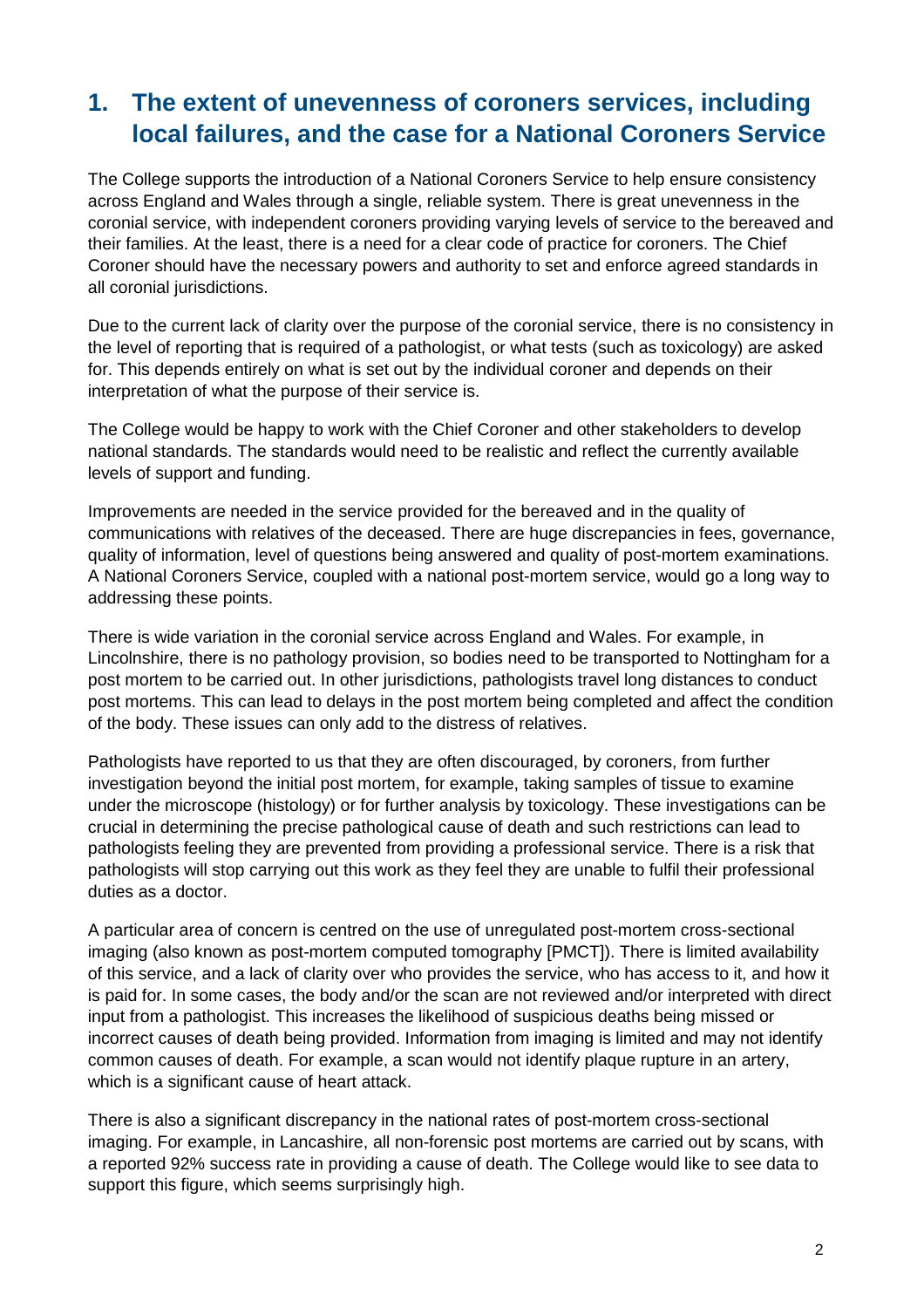While PMCT (post-mortem cross sectional imaging) may remove the need for a traditional autopsy examination in up to 70% of deaths coming to coronial autopsy if ancillary testing such as angiography are available, in the remaining 30% of deaths some degree of traditional internal examination of the body is required. This figure is far higher if such ancillary tests, which themselves are invasive to a degree, are not available, which is the case in many areas of England and Wales $1,2$ 

Pathologists tell us that the approach of coroners may vary depending on the religion or culture of the bereaved person or their relatives, particularly where this relates to the prompt burial of the body. Concerns were raised by pathologists that the thoroughness of coronial investigations might be influenced by such factors.

There is a significant shortage of pathologists to carry out coronial post mortems. This deficit has several causes. Coronial post mortems fall outside of consultants' hospital trust contracts and are rarely included in consultants' job plans. This means that pathologists have to schedule post mortems outside of their NHS work. As pressures on the health service mount, the College has heard from members that NHS employers are less willing to support those pathologists who wish to provide a post-mortem service.

In response to the COVID-19 pandemic, cancer screening has been suspended, routine diagnostic work deferred and only urgent symptomatic cases prioritised for diagnostic intervention. Histopathologists, who are central to cancer diagnosis and treatment, are also the pathologists who carry out the majority of coronial post mortems. They will now be faced with this diagnostic backlog, but were already severely stretched prior to the pandemic. The College workforce survey published in 2018 showed only 3% of histopathology departments across the UK have adequate staff. <sup>3</sup> According to latest College figures, there is a deficit of 580 consultant histopathology posts nationally.

The current remuneration structure for coronial post-mortem practice is unsustainable in terms of maintaining the necessary level of service when trying to balance NHS and coronial work. The standard fees paid for coronial post mortems are far too low to attract pathologists to do the work, do not reflect the complexity of the work involved and have not been raised in any significant way for over two decades. Given the lack of pathologists, some jurisdictions have opted to pay higher rates per case, leading to a variation in fees paid for post mortems. This has also contributed to discrepancies in the availability of the service between regions.

A short-term option to increase the number of autopsy-trained pathologists available would be to make post-mortem work part of pathologists' NHS contract or to significantly raise the fee paid for each post mortem. Some pathologists think that both of these measures are necessary.

# **2. The Coroners Service's capacity to deal properly with multiple deaths in public disasters**

The College's members report that most local authorities have clear mass disaster plans and implement them well. In the case of the deaths of 39 Vietnamese migrants whose bodies were found in a lorry in Essex in October 2019, there was a thorough investigation and advice was acted on.

There were an estimated 1,870 road deaths in Great Britain in the year ending June 2019 (Department of Transport, [Reported road casualties in Great Britain: provisional estimates year](https://www.gov.uk/government/statistics/reported-road-casualties-in-great-britain-provisional-estimates-year-ending-june-2019)  [ending June 2019\)](https://www.gov.uk/government/statistics/reported-road-casualties-in-great-britain-provisional-estimates-year-ending-june-2019). Pathologists tell us there is huge variation between jurisdictions in the way road traffic deaths are investigated. In some areas, all are dealt with as routine coronial cases,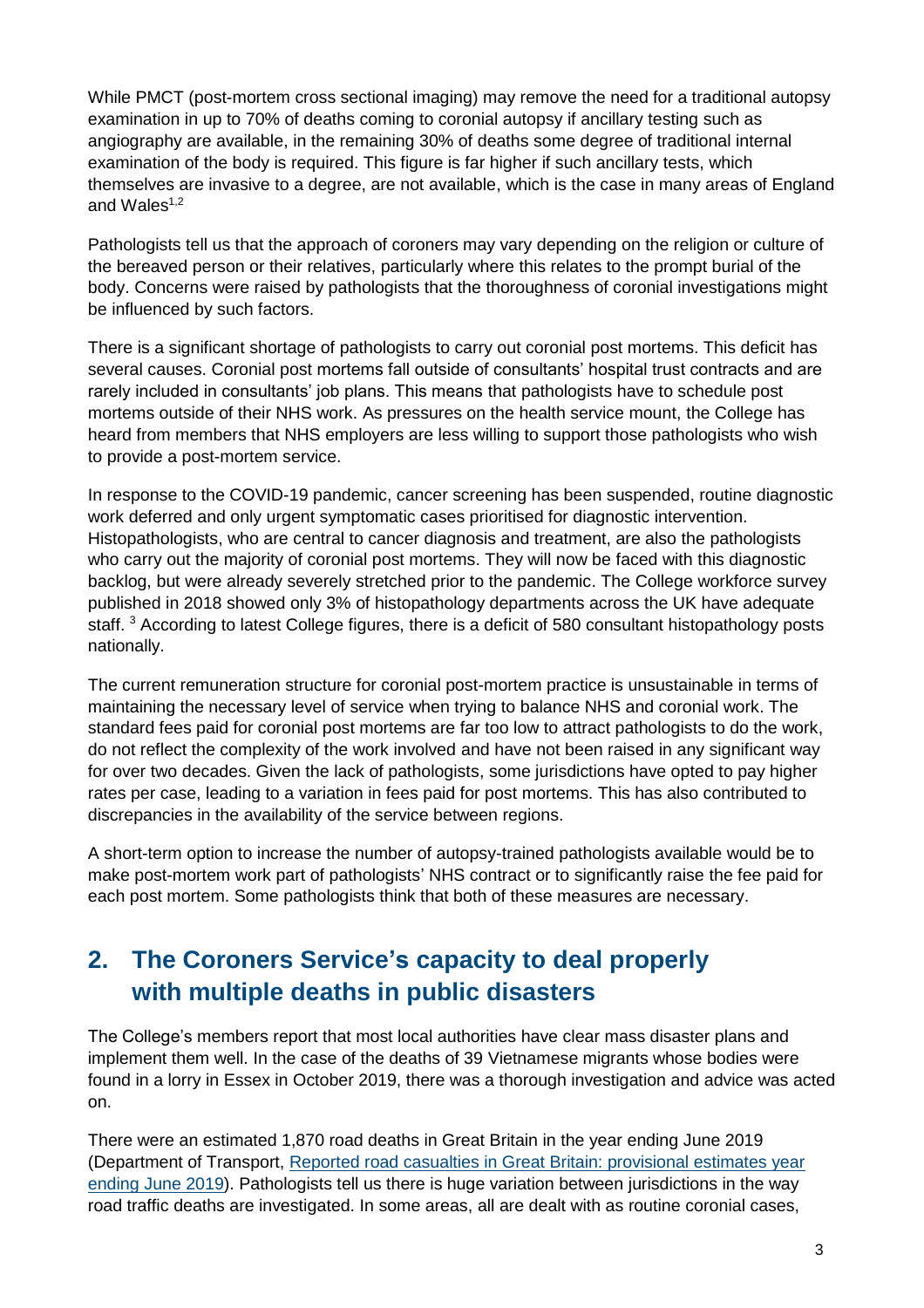while in others they are conducted as forensic cases and the post mortems are performed by forensic pathologists on the Home Office Register. Further clarification on how these cases should be investigated is imperative, particularly as many such cases can now result in severe criminal charges. It is often not evident that such criminal charges will follow at the time that the autopsy is requested.

One area that needs closer attention is the investigation of hospital deaths. There needs to be defined oversight of hospital deaths to look for and identify patterns of deaths. This does not exist within the present system and would help reduce the risk of future serious care failings, such as those at [Mid Staffordshire NHS Foundation Trust.](https://webarchive.nationalarchives.gov.uk/20150407084003/http:/www.midstaffspublicinquiry.com/) Within this topic there is a major role for [medical](https://www.rcpath.org/discover-pathology/public-affairs/medical-examiners.html)  [examiners,](https://www.rcpath.org/discover-pathology/public-affairs/medical-examiners.html) both in improving the accuracy of the certified cause of death and in identifying cases that need to be referred to the coroner. However, oversight of coronial cases from institutions is needed to ensure patterns are not missed.

## **3. Ways to strengthen the coroners' role in the prevention of avoidable future deaths**

There is a much greater need to systematically collect, analyse and record data obtained from post mortems regionally and nationally so that trends and patterns can be identified both in hospital deaths and community deaths.

Again, there is a role here for medical examiners to refer avoidable deaths to the coroner, but these cases need to be collated and examined nationally, with data reviewed by the NHS.

## **4. How the Coroners Service has dealt with COVID-19**

The College has concerns that a nationally co-ordinated approach to the pathological investigation and analysis of the COVID-19 outbreak has been severely lacking. Great reliance has been placed on the clinical cause of death. Studies worldwide have repeatedly shown that, when a post-mortem examination is carried out, major discrepancies are identified between the certified clinical cause of death and the cause of death determined at post-mortem examination.<sup>4</sup> One manifestation of this is that a clinical cause of death may fail to determine the difference between someone dying *with*  COVID-19 and someone dying *of* it.

The College would advocate that a national approach to investigating deaths in future pandemics be adopted. This would address the public health interest to learn about the pathological effects of similar infectious diseases to help prevent future deaths and help treat the living.

The Committee may be interested to know that the College has established a database of [information](https://www.rcpath.org/profession/coronavirus-resource-hub/covid-19-post-mortem-portal.html) about deaths related to COVID-19. Using data extracted from anonymised postmortem reports, from the small number of COVID-19 post-mortem examinations that have been done, the College's aim is to help inform the treatment of patients and support research to help develop new treatments. This initiative has the support of the Chief Coroner and the Coroners' Society of England and Wales.

The College will be able to comment more fully on how the Coroners Service has dealt with COVID-19 when further data is available.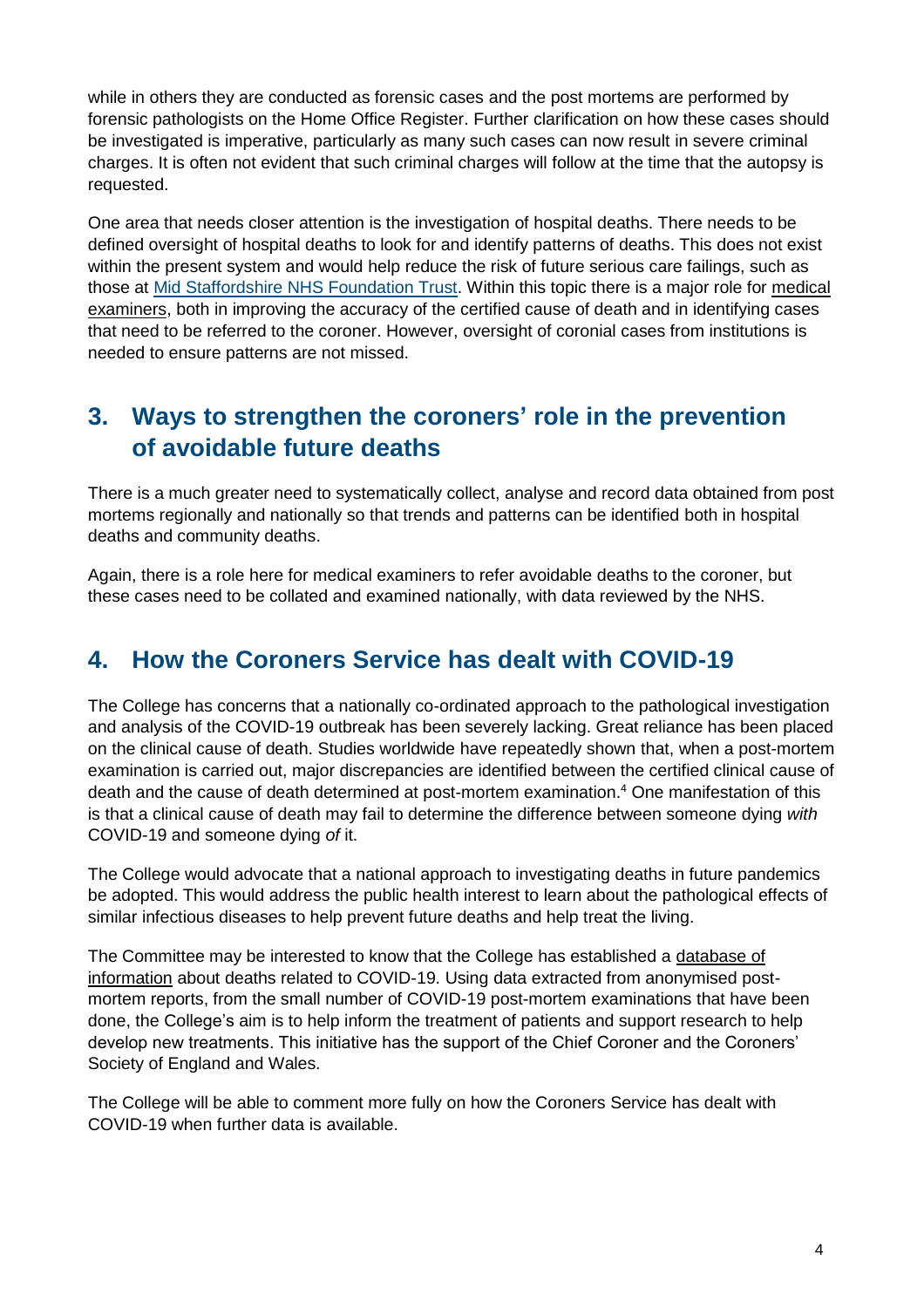## **5. Progress with training and guidance for coroners**

The Chief Coroner has focused on training for coroners and coroners' officers. There needs to be strong leadership and job plans for coroners with the usual opportunities for training and development that are the norm in other professions. For example, continuing professional development, revalidation, case review, quality assurance and annual appraisals. The role of the Chief Coroner needs to be strengthened so that they have authority over all senior coroners and their staff to ensure such professional governance measures are followed nationally.

Many pathologists have commented that the need for coroners to come from a legal (rather than a medical) background has left a gap in coroners' medical understanding of cases. The College suggests that a medical diploma/basic medical training for coroners should be introduced to fill this gap, or that there is independent medical advice available to the coroner. It may also support the service to have a named pathologist on call (with appropriate remuneration) for the coroner, to make communication easier and to allow clarification of any medical issues unfamiliar to the coroner. A national post-mortem service would facilitate this.

#### **6. Improvements in services for the bereaved**

Shortages in pathologists to carry out post-mortem examinations have a direct effect on services for the bereaved and their relatives. The current shortage of pathologists, particularly in respect of coronial autopsies, is of great concern. It is vital that post-mortem services, and the accurate investigation and certification of death, are seen as part of the wider patient safety landscape.

Bereaved relatives who have contacted the College have reported that coroners and coroners' officers can be difficult to reach via telephone, with offices often only open part time, as well as widespread use of voicemail or email-only contact.

The College would welcome the introduction of service similar to the NHS Patient Advice and Liaison Service (PALS) or a charter to set out rights and responsibilities so that patients, relatives and coroners know what is expected of them, and what services should be delivered.

The introduction of medical examiners has started to provide an opportunity for relatives to ask questions about the medical circumstances and cause of death and to raise any concerns they may have – this should be welcomed. Medical examiners should be further rolled out into the community as soon as possible to help improve the accuracy of death certification and help mitigate against avoidable deaths and poor practice.

#### **7. Fairness in the Coroners system**

The College does not think there can be fairness in the Coroners Service without equity of access to services. The service needs to be truly national. This will only happen when the role of the Chief Coroner is strengthened to ensure true oversight of and authority over the national coronial service. Issues of regional variation in funding and remuneration for post mortems also need to be addressed.

Better communication with the Coroners Service is vital to improve fairness. There is also social disparity between people who are able to navigate the process of death investigation and understand the legal system, and those who can't.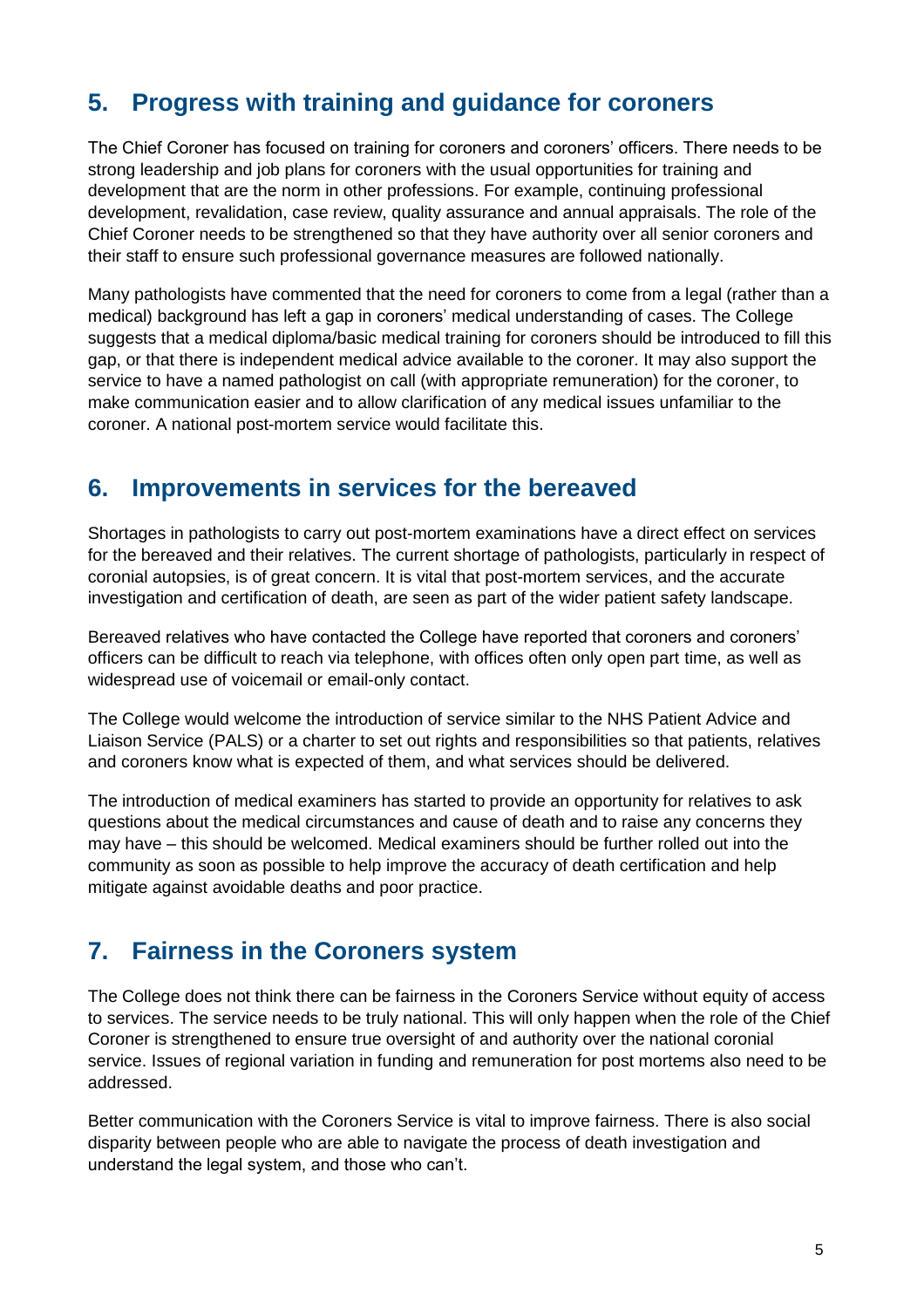## **References**

<sup>2</sup> Rutty GN, Morgan B, Robinson C, Raj V, Pakkal M, Amoroso J, et al. Diagnostic accuracy of post-mortem CT with targeted coronary angiography versus autopsy for coroner-requested postmortem investigations: prospective, masked, comparison study. *Lancet*. 2017;390:145–154. <sup>3</sup> The Royal College of Pathologists. *Meeting pathology demand: histopathology workforce census*. 2018. [www.rcpath.org/profession/workforce-planning/our-workforce-research/histopathology](http://www.rcpath.org/profession/workforce-planning/our-workforce-research/histopathology-workforce-survey-2018.html)[workforce-survey-2018.html](http://www.rcpath.org/profession/workforce-planning/our-workforce-research/histopathology-workforce-survey-2018.html)

<sup>4</sup> Roulson J, Benbow EW, Hasleton PS. Discrepancies between clinical and autopsy diagnosis and the value of post mortem histology; a meta-analysis and review. *Histopathology*. 2005 Dec;47(6):551-9

# **Spoken evidence session in parliament**

Dr Mike Osborn, RCPath President-Elect and Chair of the Death Investigations Committee, gave spoken evidence on the Coroner system to the Justice Committee on 8 September 2020. The session can be watched here:

[https://parliamentlive.tv/event/index/77c00429-81ca-413b-a0ea-199ce3be3098](https://protect-eu.mimecast.com/s/MYmwCGvOLtw48jcQ6FD1?domain=eur03.safelinks.protection.outlook.com)

<sup>&</sup>lt;sup>1</sup> Roberts IS, Traill ZC. Minimally invasive autopsy employing post-mortem CT and targeted coronary angiography: evaluation of its application to a routine coronial service. *Histopathology*. 2014;64:211–217.  $\ddot{\phantom{a}}$